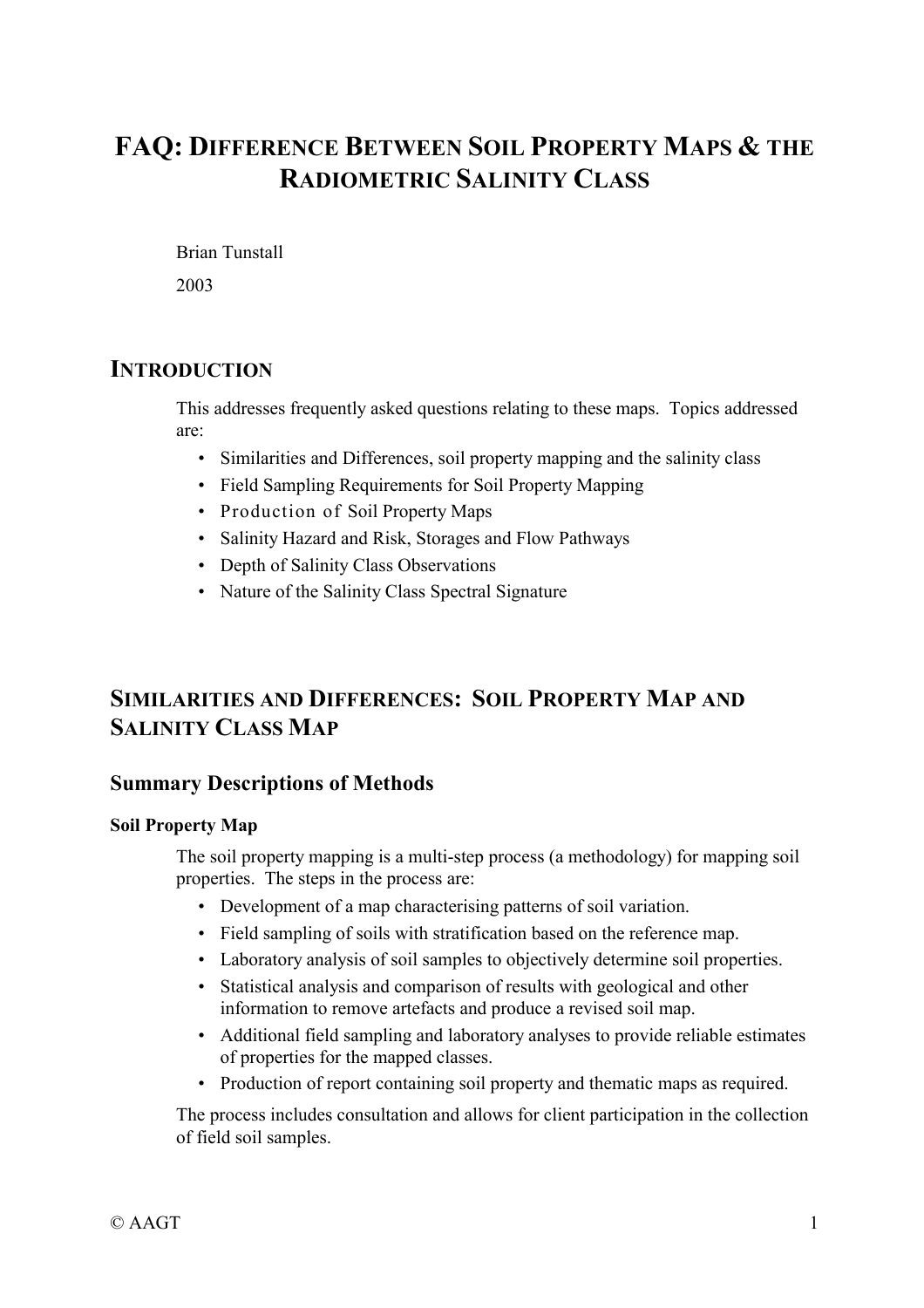The map characterising soil variation is usually based on numerical analysis of airborne gamma radiation data (radiometrics) as this provides the best result and is most cost efficient. However, the methodology is applicable where the reference map is derived by other means. The information on soil properties is given as a continuous variable.

#### **Salinity Class Map**

This method uses numerical analysis of gamma radiation data to map patterns of soil variation similarly to the soil property mapping. Areas of surficial concentrations of salinity (likely only sodium based salts) are determined from known areas. Regional patterns can be mapped with one field observation or general knowledge of the likely distribution of salinity. The result is presented as a category and does not identify the level of salinity.

### **Comparison of Methods**

#### **Similarities**

- 1. Both methods can use spectral and spatial statistics to map soil related patterns from radiometrics.
- 2. Both methods provide information on the distribution of high surficial salinity.

#### **Differences**

- 1. Soil property mapping requires extensive field sampling and laboratory analysis for the area of interest. Salinity class results can be produced by extrapolating results from other areas and need not involve field sampling.
- 2. Soil property mapping provides information on a range of soil properties. It also provides information on the levels of salinity. The salinity class only identifies areas with surficial salinity and does not identify the level of salinity.
- 3. Soil property maps provide information on the subsoil as well as surface soil properties whereas the salinity class appears to relate to the surface soil.
- 4. Soil property maps reflect soil profiles developed over hundreds of years. The salinity class results can likely change rapidly (months to a few years) in response to the weather and land use.

#### **Implications**

- 1. The soil property maps provide comprehensive soil property information to address all facets of land use and management. The development of the soil property information is based on detailed field sampling and analysis that comprise the greatest cost component of the soil mapping.
- 2. The salinity class likely only provides information on areas of surficial accumulation of salt associated with pathways for water movement and can do so with essentially no field sampling. This greatly reduces costs. The likely link between the salinity class and sodium ensures the results have high reliability despite a lack of field sampling.
- 3. Given a link between the salinity class and cosmogenic sodium the salinity class results will be applicable for monitoring the effects of changes to land use and management.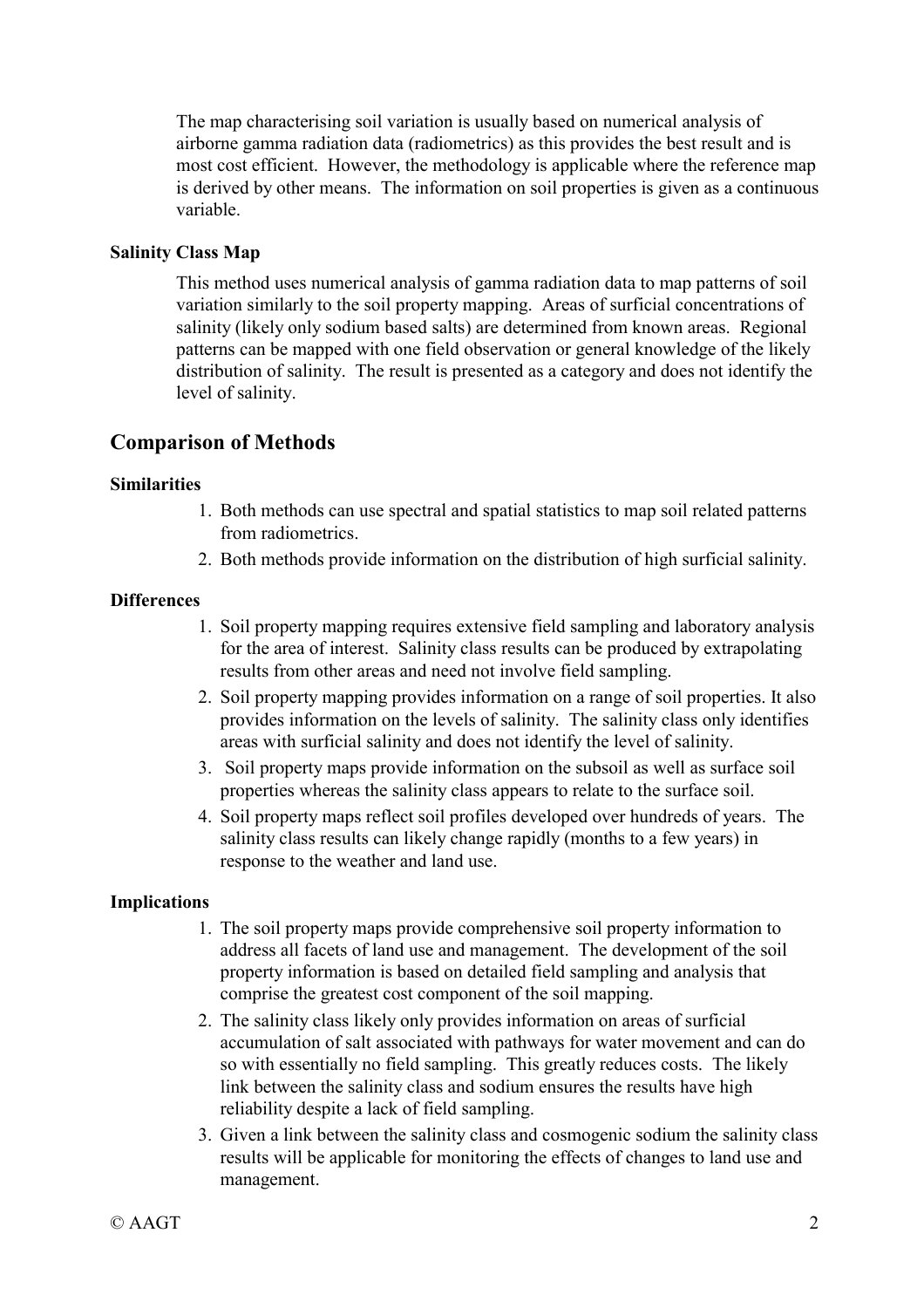## **SAMPLING REQUIREMENTS FOR SOIL PROPERTY MAPPING**

The Soil Property Mapping methodology is designed to produce a map where the classes differ significantly at the 95% probability level. However, the percentage variance accounted for is MUCH lower than 95%.

While there is considerable room for improvement the ability to produce soil maps where each mapped category differs significantly is a significant achievement. However, concern is often expressed that the number of soil samples obtained when implementing the methodology is inadequate. These concerns appear to arise from often quoted figures on the number of samples required for different scale map sheets when applying Soil Landscape mapping.

The calculations behind the suggested sample numbers for Soil Landscape mapping are unknown as no reference has been sited. The validity of the estimates therefore cannot be assessed. The approach adopted here is to examine the implications of sampling models applied with Soil Property Mapping. However, it is noted that differences between the Soil Property Maps and Landscape Mapping approaches will inevitably lead to different sampling requirements.

Soil Landscapes contain mixtures of soils described by reference to a pre-existing classification of soil types while Soil Property Map classes are designed to map discrete soils identified by their properties. Soil Property Map classes are described by way of measured soil properties for the area of interest rather than a pre-existing classification. The mapping of mixtures and use of a prior classification of soil types makes it difficult to determine the level of significance of results with Soil Landscape mapping.

The stratification for field sampling provided by Soil Property Map relates well to patterns of soil properties. The stratification for field sampling provided by Soil Landscape mapping is usually poor due to the map polygons containing a variety of soils and because the polygon boundaries need bear little relationship to the factors determining variations in soils. These considerations alone identify that much fewer samples would be required with the Soil Property Map methodology than with Soil Landscape mapping. The experience with one method is not directly applicable to the other.

## **Soil Property Map Sampling Model**

The simplest model for a Soil Property Map analysis provides around 20 soil classes with five samples per class for at least two horizons. The degrees of freedom in an ANOVA comparing 20 classes is 80 where horizons are analysed separately and 160 where horizons are analysed together. Neither of these situations is limiting.

The most significant aspect of the statistical analysis relates to the assumption that the soils in each radiometric class have similar soil properties (the class contains only one soil 'type'). If this assumption is valid then triplicate samples for each class can provide good results. Where the assumption is invalid no amount of sampling need produce statistical significance.

The requirement that a class should only contain one soil type can readily be violated when using radiometric patterns to stratify field sampling as the radiometric signal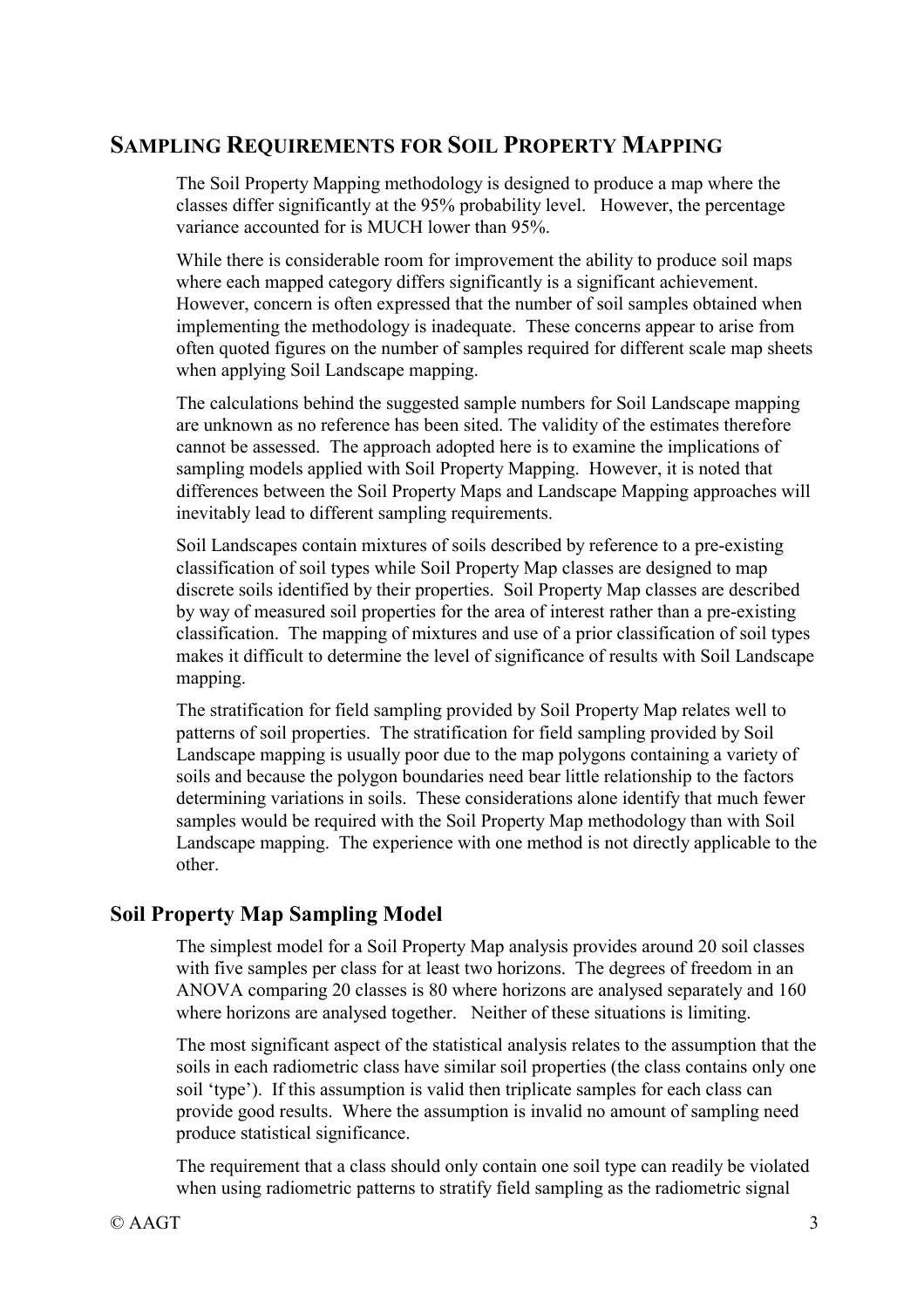primarily depends on two factors, parent material and weathering. Different combinations of these factors can potentially produce different soils that have similar radiometric signals.

The occurrence of the same radiometric signal for different soils is most common at low signal levels where discrimination is limited by the signal to noise ratio. It is clearly evident in irrigation areas where the application of water greatly reduces the signal.

The Soil Property Mapping methodology incorporates two field samplings to address this issue. The first is primarily designed to identify where classes are ambiguous and where classes can be usefully amalgamated. Ambiguous classes contain a wide range of soil properties and are split, usually by reference to geology. The second sampling and analysis is designed to provide labels for the mapped classes that include statistical measures of significance.

The key with the statistical analysis lies in developing an appropriate stratification for field sampling rather than focusing on obtaining a large number of samples. Four soil horizons can usually be recognised but around 90% of the information is contained in the A2 and B2 samples. There is usually little benefit in analysing the A1 and B1 horizons. However, there may be considerable benefit in analysing the substrate (C or D horizon).

The decision on the sampling regime ultimately depends on cost benefit. Only analysing two horizons halves the soil analytical costs while only slightly reducing the amount of information obtained. Analysing the substrate would likely substantially increase the information obtained but could double the field sampling costs.

## **Practical Implementation**

The issue of cost almost inevitably determines that the second field sampling is limited or non-existent in practical applications. Corrections are always made to the initial map but there is limited information to establish the level of significance. This situation is usually of concern to scientists that are unfamiliar with the area and hence rely on statistics for evaluation of the results. It is of no concern to clients whose local knowledge allows them to readily relate to the mapped results.

Every statistical analysis is constrained by the sampling regime but the significance of this limitation for application can be decreased by involving clients in evaluating the soil mapping results. The best means of avoiding gross errors in regional studies is to use local knowledge.

The experience with Soil Property Mapping results has been that the information provided is much more detailed than previously available to land holders, even with limited field sampling. The greatest need is for education on the means of applying the information to improve business and environmental outcomes. Clients see no benefit on expending funds on determining statistical significance when the money would provide greatest benefits when spent on improving information delivery.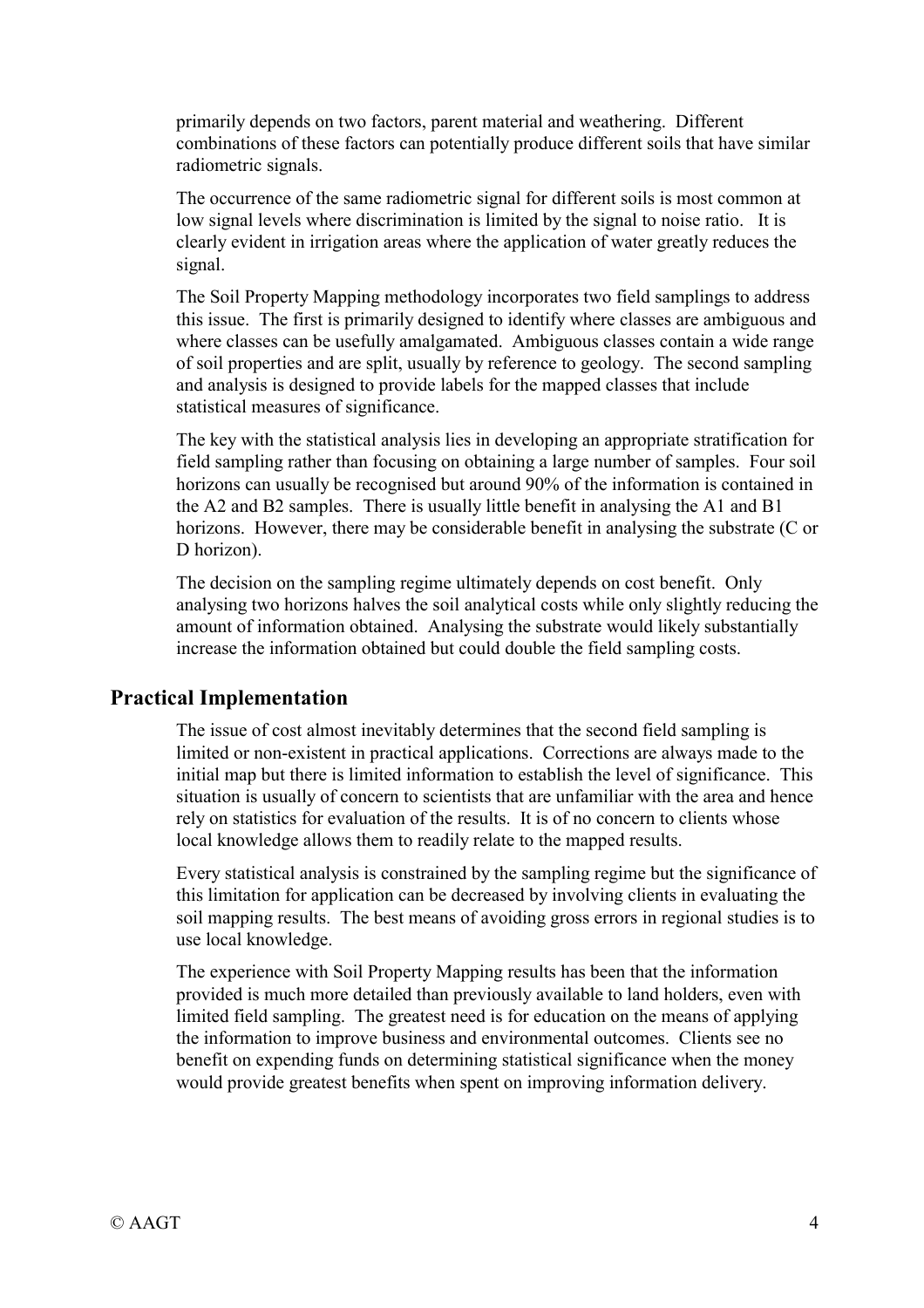## **PRODUCTION OF SOIL PROPERTY MAPS**

Maps of individual or discrete soil properties can be obtained by:

- 1. Detailed grid sampling with associated surface fitting.
- 2. Relating soil properties to mapped soil patterns.

The first approach is generally only applied to small areas subject to high profit land use. The second approach is most commonly used but the mode of map development depends on the nature of the reference soil mapping.

#### **Soil Landscape Mapping**

Most soil mapping has been based on Soil Landscapes. This almost inevitably characterises soils using categorical information on soil types that is not ordered in any defined sequence. Variation in soils within the map units can only be addressed by defining the occurrence and relative abundance of different soil types.

The soil types used with Soil Landscape mapping relate to prior classifications and do not directly provide information on the associated soil properties. Much effort has therefore been expended on identifying relationships between soil types and properties. This indirect derivation of soil properties from soil types needed to produce soil property maps introduces considerable uncertainty.

Each Soil Landscape contains a variety of soils thus use of an average of the soil property levels for the different soil types is inappropriate even if weighted according to the dominant soil type present. The most common approach when producing soil property maps is therefore to assign the value associated with the most common soil. This has high unreliability if only because the most common soil may occupy less than 50% of the mapped area.

#### **Radiometric Soil Property Maps**

Soil description with the Soil Property Mapping methodology discussed here is based on the direct measurement of soil properties as continuous variables. The variation in soils within map units can therefore be described by way of a mean and variance as each map unit is designed to be homogeneous with regard to soil properties. The validity of this approach depends on accommodating assumptions concerning the distribution of observations within classes as identified above under soil sampling.

While Soil Property Map results can be directly presented as discrete soil property maps issues arise as to the reliability that can be assigned to the mapped differences. The relationships between classes can be complex as they depend on the relative variance within classes. Class A can differ significantly from B when B does not differ significantly from A. Moreover, A and B can differ from each other when neither is significantly different from class C. Such situations make it difficult to ensure that all differences in the mapped patterns of soil properties are significant.

The practical solution is to identify discrete classes for properties that ideally represent natural subdivisions in the data. The main consequence is that not all boundaries between mapped categories need be statistically significant. The use of class means in this way is a normal but is seldom applied in soil mapping due to the constraints imposed by the Soil Landscape mapping procedure.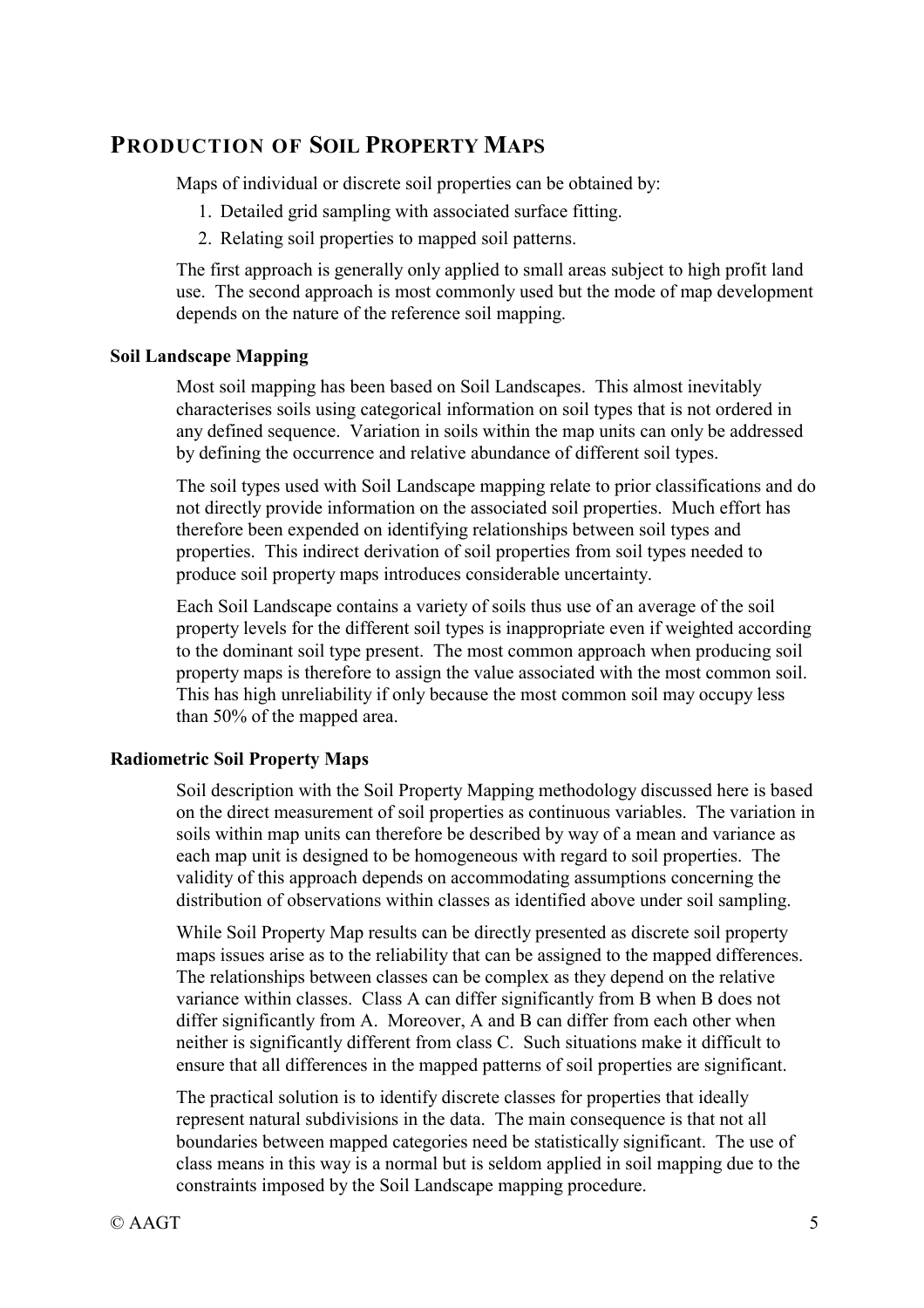## **SALINITY HAZARD AND RISK, STORAGES AND FLOW PATHWAYS**

### **Definitions**

#### **Hazard and Risk**

The definitions used here are that hazard represents a potential for adverse impact while risk evaluates the significance of that potential for a particular purpose. Salinity, frost, and flood risks are categorical in identifying that a potential for adverse impact exists. However they do not identify what the level of damage might be.

Hazard is a binary situation in that exists or does not but the existence of a hazard depends on the nature of the land use. Appropriate grazing on saltbush plains would not present a salinity hazard but conversion to irrigated agriculture would.

Risk evaluates the potential for a hazard to cause damage in particular circumstances. These circumstances must usually be well defined. For example, the frost risk depends on the likely occurrence of frost at particular stages of plant development hence its prediction depends on detailed knowledge of the developmental characteristics of the particular variety of the crop being considered.

The generally recognised elements of risk are:

- The potential magnitude of adverse change (magnitude of impact).
- The likelihood of the change occurring (probability of adverse impact).
- Public perception of the consequences of change (perception of significance).

The likely magnitude and probability of impact can be combined to provide an integrated measure of biophysical risk but public perception is a separate consideration. Situations arise where a low biophysical risk is associated with a publicly perceived high risk, and vice versa.

The biophysical risk can arise through in situ change (intrinsic) or be induced through changes occurring elsewhere (extrinsic). Change can be localised but it can also have the potential to cause adverse change elsewhere. Areas considered **at risk** would usually have low salinity but be susceptible to changes occurring elsewhere. Areas that **constitute a risk** would have high salinity and an explicit potential to cause adverse change elsewhere.

Salt stores can but need not constitute a hazard, and hence level of risk, as most salt stores are immobile and are likely to remain so. A risk only arises where it can be determined that changes to land use will significantly increase the mobilization of salt and that the salt will adversely accumulate elsewhere in the landscape.

Determining which sites are at risk depends on good knowledge of the distribution of salt in the landscape and the likely changes associated with land use. Our current level of knowledge of the structural controls to water and hence salt movement severely limits such predictions. Projections are generally based on simply identifying low parts of the landscape in areas with appreciable salinity when the development of adverse salinity depends additionally on the accumulation of water and barriers to drainage.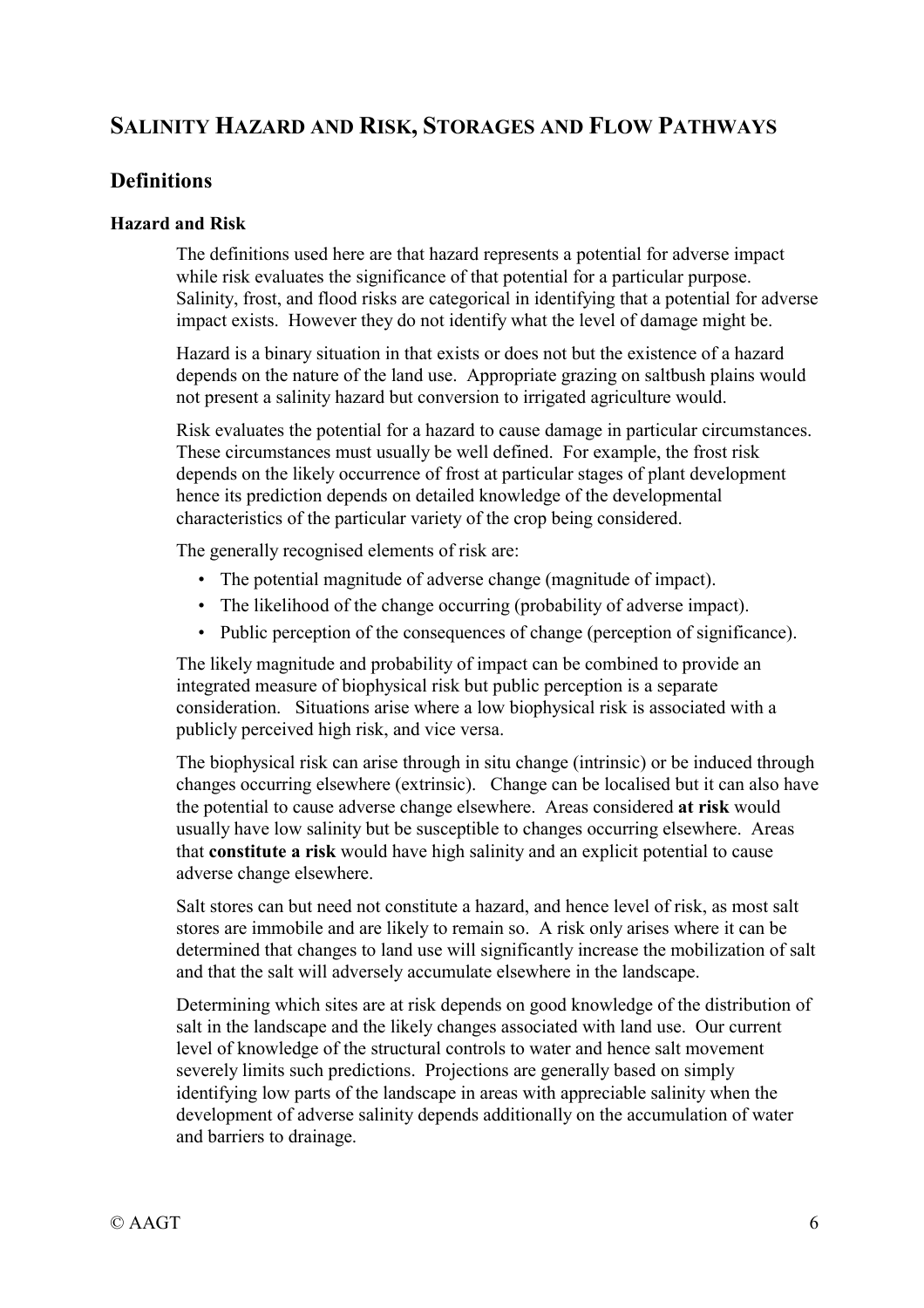#### **Storages and Pathways**

Storages represent the amount stored in a given volume and may be given as total amounts or concentrations. Flow pathways represent areas subject to inputs and outputs. Technically a pathway is any area other than where there are no salt outflows as all areas receive some aeolian accession. However, for practical purposes pathways have accessions and outflows associated with water flows.

Most soil represents a salinity pathway but rates of flow differ depending on structural controls. Within profiles most inflow and outflow can be on top of the B horizon while most flow within a horizon can be associated with structures such a cracks and old root channels.

The preferred pathways for surface flows are stream lines and these often become incised. The preferred pathways for subsurface flows are less well defined and can depend on soil profile development and geological structures such as dykes, fractures, fault lines and other unconformities. Subsurface flows can exhibit complex preferential flow patterns due to the diversity of structural controls.

## **Salinity Hazard Mapping**

Salinity hazard mapping is straightforward as it represents an existing situation. Soil Property Mapping results for soil salinity levels and dispersibility can be combined to present a hazard map for agricultural purposes. However, such a map does not identify hazards for issues such as groundwater salinity. The mapped hazard is usually purpose / application specific.

## **Salinity Risk Mapping**

Risk mapping inherently contains uncertainty as risk addresses uncertainty. Also, the risk is more purpose / application specific than for hazard mapping. For example, a risk of high stream salinity can be beneficial to soils while being considered undesirable due to its impact on water supplies and aquatic biota.

Ideally any salinity risk mapping should separately address the three components of risk and should also address different applications. Such mapping has not been implemented due to the limited availability of information. Moreover, there is a desire for a single, simple answer despite the risks inherent in presenting such a map.

The provision of information that improves understanding of salinity processes may provide the best means of addressing risk.

## **Salt Storages**

A number of methods exist for mapping salt storages where EM is prominent. The relevance of EM relates to its response to salinity, albeit confounded by other factors, and the ability to obtain measures across a range of depths. The disadvantages include the costs associated with obtaining EM data and the field measurements needed to determine salt stores. Surficial EM data need only map patterns of clay and/or soil water content.

The main issue in evaluating the significance of salt stores relates to the potential for mobilisation. Most large salt stores are necessarily immobile otherwise they would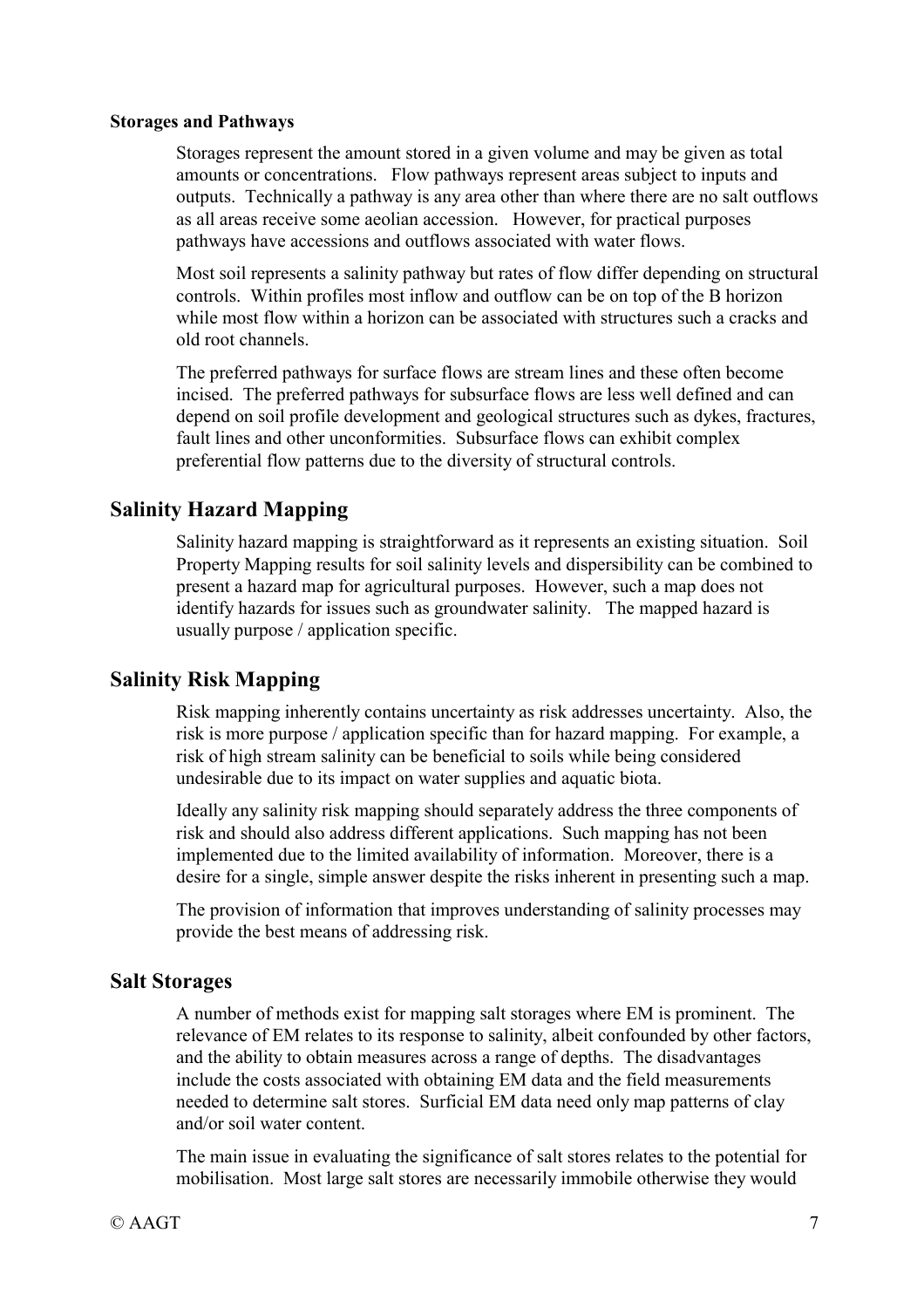not exist. The difficulty lies in identifying which salt stores can result in adverse change in response to changes in land use.

#### **Salinity Pathways**

Salt movement has often been addressed by assuming flow occurs in a homogeneous porous medium. This approach has been most used where models are driven from measured system outputs and represents a pragmatic approach to limited data availability and the complexity of realistic models.

The acquisition of more detailed salinity data has identified preferential pathways for water and salt. This situation was not unexpected but is seldom addressed due to the difficulties of obtaining information that can be used in models

The difficulty in identifying salinity pathways lies in the inability to directly measure fluxes. Flows must be determined by the balance between inputs and outputs where neither is easy to determine.

Salinity pathways are currently inferred from patterns of salt accession and geomorphology. Salt accumulations associated with unconformities or other permeable situations such as paleo drainage lines are interpreted as being conduits or pathways for salt movement. Salt accumulated in impermeable material such as heavy clay is considered to have low flow.

The limited information on salinity pathways limits our understanding of salinity processes. It is also of particular consequence when addressing salinity risk as this depends on change that can only occur through salt flows.

The salinity areas identified by the Salinity Class represent a mix of surficial salinity pathways and salt accumulations. The salinity pathways represent a hazard in being known but, in being an agent for change, they also determine the risk. High salinity areas fed by these pathways that are not drained are similarly known and therefore represent a hazard. However, as they represent the areas that are most likely to be subject to adverse change they also represent the areas at greatest risk for agriculture.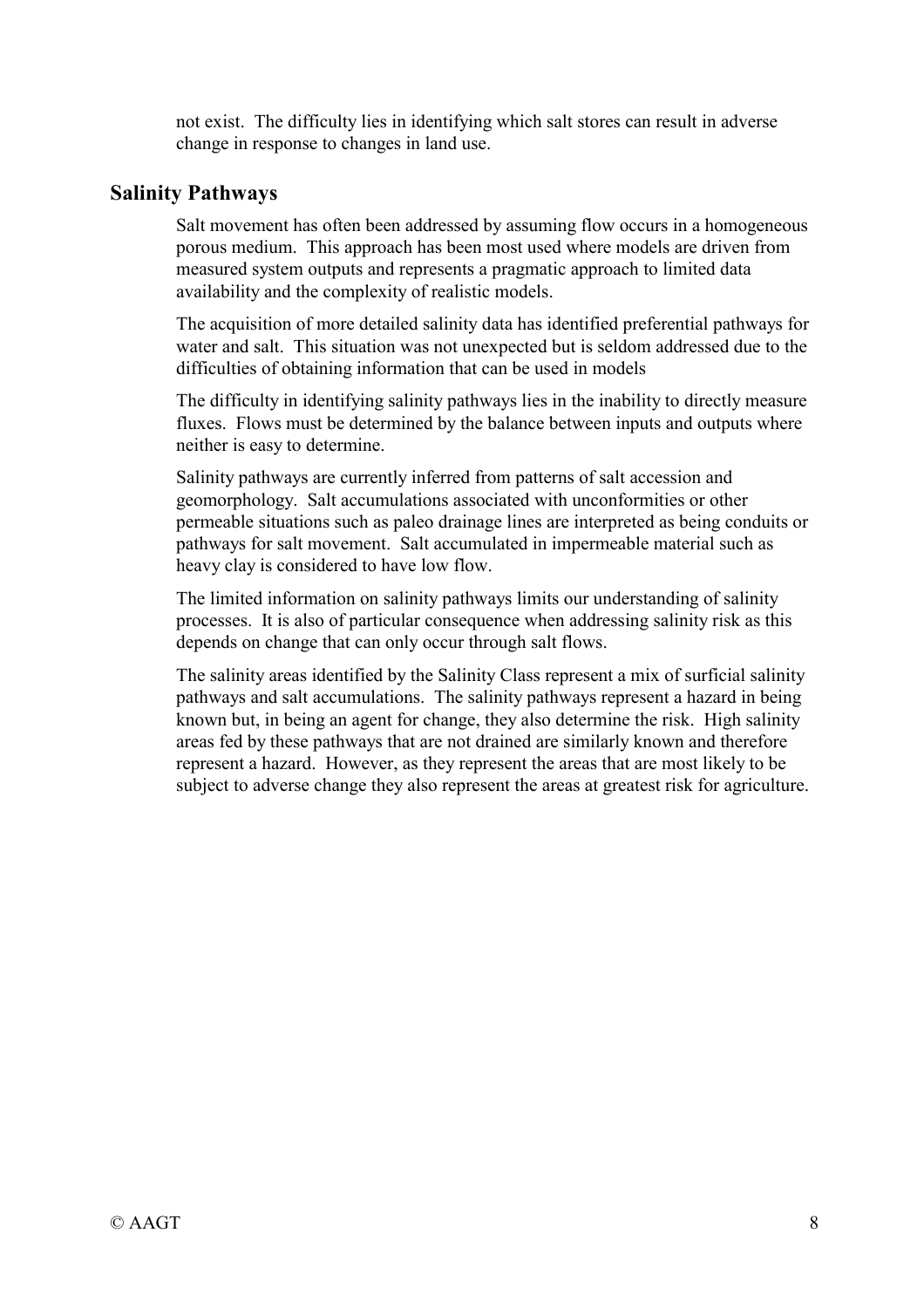## **DEPTH OF SALINITY OBSERVATIONS**

Comparison of results from different studies and with different methods invariably invokes scaling issues as differences can arise from differences in scale as well as in the methods and measurements. The scale issue addressed here is the effective depth of the observations.

Around 70% of the radiometric signal arises from the surface 30cm of soil which equates with the A soil horizon. However, it has been found that the properties for the B horizon are equally important as those for the A horizon in differentiating between the radiometric classes. While the B horizon contributes little to the measured signal its properties are important in explaining variations in the radiometric signal.

The significance of the B horizon arises because its development affects conditions in the A horizon. Similarly, deeper structures such as dykes and fractures can affect surface soil conditions and hence the radiometric signal.

As the radiometric signal contains information on subsoils as well as surface soils interpretation of the radiometric patterns requires property measurements for both horizons. The empirical approach used with Soil property Mapping provides independent salinity measurements for the A and B horizons.

The effective depths of results for the Salinity Class are currently uncertain. It appears that surficial salinity along fault lines reflects much deeper conditions. However, it is likely that high salinity identified at the break of slope around hills is a surficial phenomenon. Flows along incised drainage lines appear to reflect deeper expressions while many non-incised flow patterns appear surficial in being perched on the B horizon.

At least 7 different salinity expressions have been observed in Salinity property Map results for one region alone and each requires investigation to determine the cause and understand the implications. All Salinity Class results identify accession sites but some appear to also be flow pathways. This difference is significant as major flow pathways would not be expected to change significantly and hence represent a hazard rather than a risk. Accession areas that are not pathways (not drained) have the potential to change adversely, particularly where fed by a pathway. They therefore represent a risk as well as being an existing hazard.

Deeper salinity expressions will be similarly mapped by the Salinity Class and instruments such as the EM31 where they also have surface expression. However, as the EM31 provides a 'bulk' apparent conductivity to around 6m, the EM results will differ considerably where the Salinity Class reflects surficial expressions only. The differences between EM, the Salinity Class and Soil Property Map results may have considerable benefit they provide opportunities to discriminate between near surface flow pathways and stores.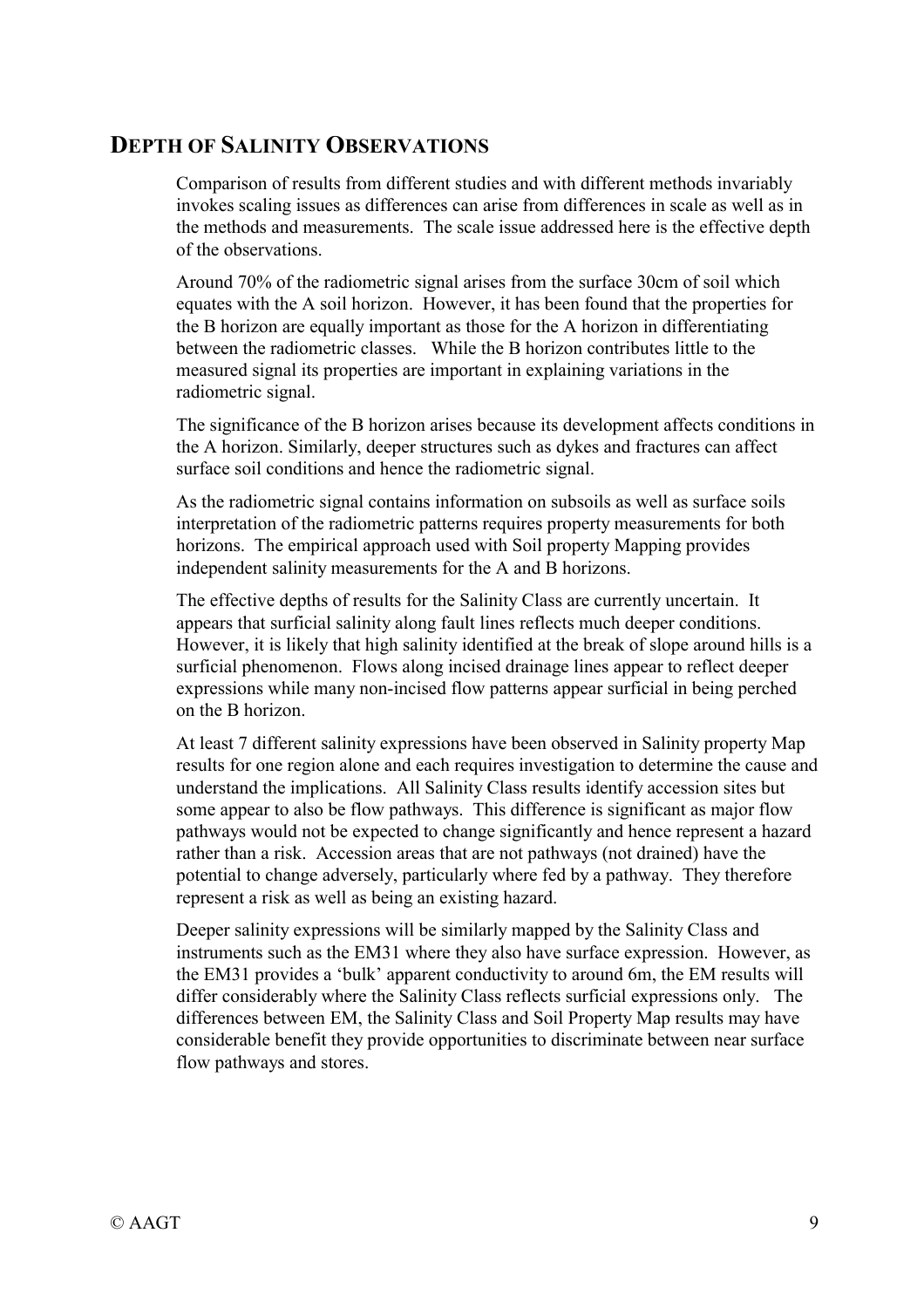## **NATURE OF THE SALINITY CLASS SPECTRAL SIGNATURE**

## **Context**

Spectrographic analysis is based on the assumption that different features have distinct emission / reflectance characteristics and that this signature allows their unique detection. The reliability of this assumption depends on the homogeneity / purity of the feature. Individual molecules have well defined compositions and structures and hence have very distinctive absorption characteristics. This is used to advantage in mapping green vegetation by reference to chlorophyll absorption (the chlorophyll edge).

Most natural features represent complex mixtures of molecules and their signature varies depending on the nature and relative proportions of different molecules. Vegetation, for example, comprises varying proportions of trees shrubs and grass. Moreover, the spectral characteristics of the trees, shrubs and grass can change seasonally. Minerals can similarly vary in composition but have the benefit of no seasonal change. In practice the spectral signature of a given feature can vary considerably.

Particular features can still often be identified by their spectral characteristics despite having variable spectral signatures. This requires the existence of some spectral characteristic(s) that uniquely differentiates them, as with the association between green vegetation and chlorophyll. For salinity the requirement is that salt, primarily sodium chloride, has distinctive emission / absorption characteristics that allow its discrimination from other components of the surface.

The distinctive feature of  $24$ Na is the occurrence of dual emission peaks that fortuitously coincide with bands used for K and Th. The link between these peaks distinguishes the signature from those for K and Th. The emission characteristics of  $^{24}$ Na are highly distinctive.

## **Past Work**

#### **Reflectance**

Studies of spectrographic absorption by salt and saline areas in the 1970s determined that NaCl could not be spectrally discriminated with the available survey imaging technology. However, potentially saline areas could be identified by:

- High reflectance of salt scalds
- Anomalous land cover / vegetation

The anomalous land cover is characterised by areas with lower green vegetative cover, higher proportion of bare soil and higher soil moisture content than surrounding areas. Also, the greenness of the vegetation tends to be more constant than elsewhere. Spectrographic detection of salinity was indirect in detecting the effects of salinity on vegetation and soil moisture.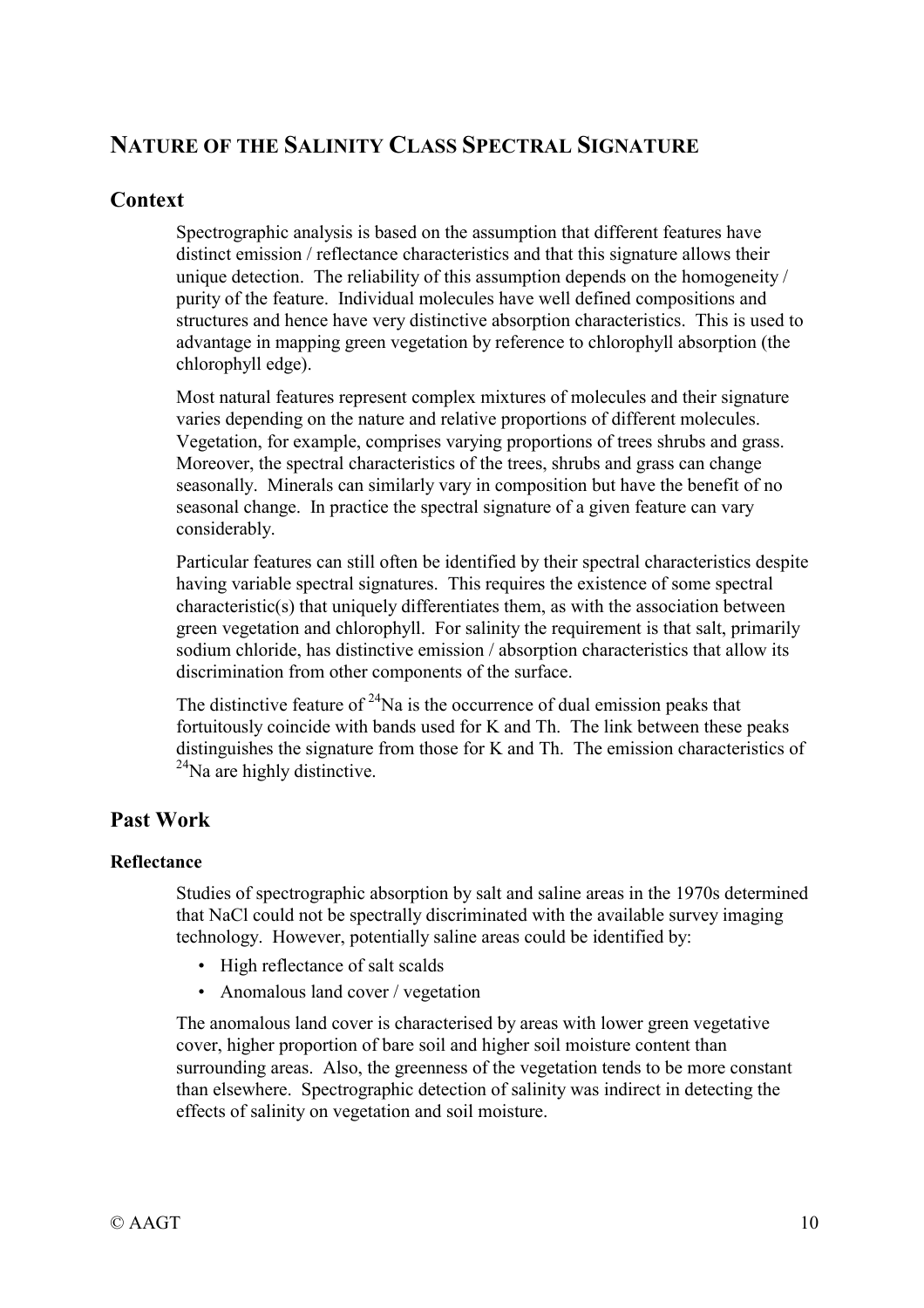#### **Radioactive Emissions**

Neutron bombardment of the stable  $^{23}$ Na produces the radioactive  $^{22}$ Na and  $^{24}$ Na. The signature for <sup>24</sup>Na is most distinct in having three peaks at 0.511, 1.368 and 2.754 Me volts. <sup>24</sup>Na has a half life around 15 hours and decays to <sup>24</sup>Mg. The peaks at 1.368 and 2.754 coincide with the bands used to characterise Th and K respectively in airborne radiometric surveys. .

Studies in North America have used atmospherically generated  $24$ Na to track surface water flows from rainfall. Studies have also used cosmogenic radionuclides produced in near surface rocks to evaluate rates of weathering and erosion.

There are no known studies on soil salinity mapping from radioactive emissions from <sup>24</sup>Na. Calculations by others identify that the natural <sup>24</sup>Na levels would be undetectable against the background using airborne data acquisition. Also, a  $^{24}$ Na signature evidently cannot be detected in individual ground spectra obtained in saline areas. These calculations and observations have led others to conclude that the signal being detected with the Salinity Class cannot derive from <sup>24</sup>Na.

The alternate explanation given for the Salinity Class results is that they derive from a fortuitous correlation between emissions from K, U and Th. This conclusion that they must arise by chance derives from the assumption that K, U and Th or their equivalents account for all of the information in the signal. However, statistical analysis of the Total Count (TC), K, U and Th bands identifies that TC contains information not in the other bands. This additional information mainly arises from lower energy levels as it increases with decrease in the height of data acquisition above the ground.

As the radiometric signal varies strongly with the nature of the material this alternate explanation does not account for the consistent signature across regions having complex geology. It also cannot account for the ability to transfer the signature across surveys. Suggestions that such results arise by chance serve only to admit an inability to provide an alternate explanation to observed results.

#### **Salinity Class Results**

The key characteristics of the Salinity Class results are:

- Areas of surficial salinity have a distinct spectral signature.
- The salinity spectral signature is constant across wide regions (is independent of the geology/ parent material).
- The salinity spectral signature can be transferred across different radiometric surveys.

The salinity spectral signature is distinct and stable, and can be detected in areas with complex geology that have a wide range of emission characteristics.

The results demonstrate that Salinity Class results can be transferred across surveys with a high level of reliability when the results for other classes cannot. One or two classes have a distinct spectral signature but the others do not. This ability to transfer the salinity class negates the conclusion that the Salinity Class results arise through a fortuitous correlation between K, U, and Th and salinity.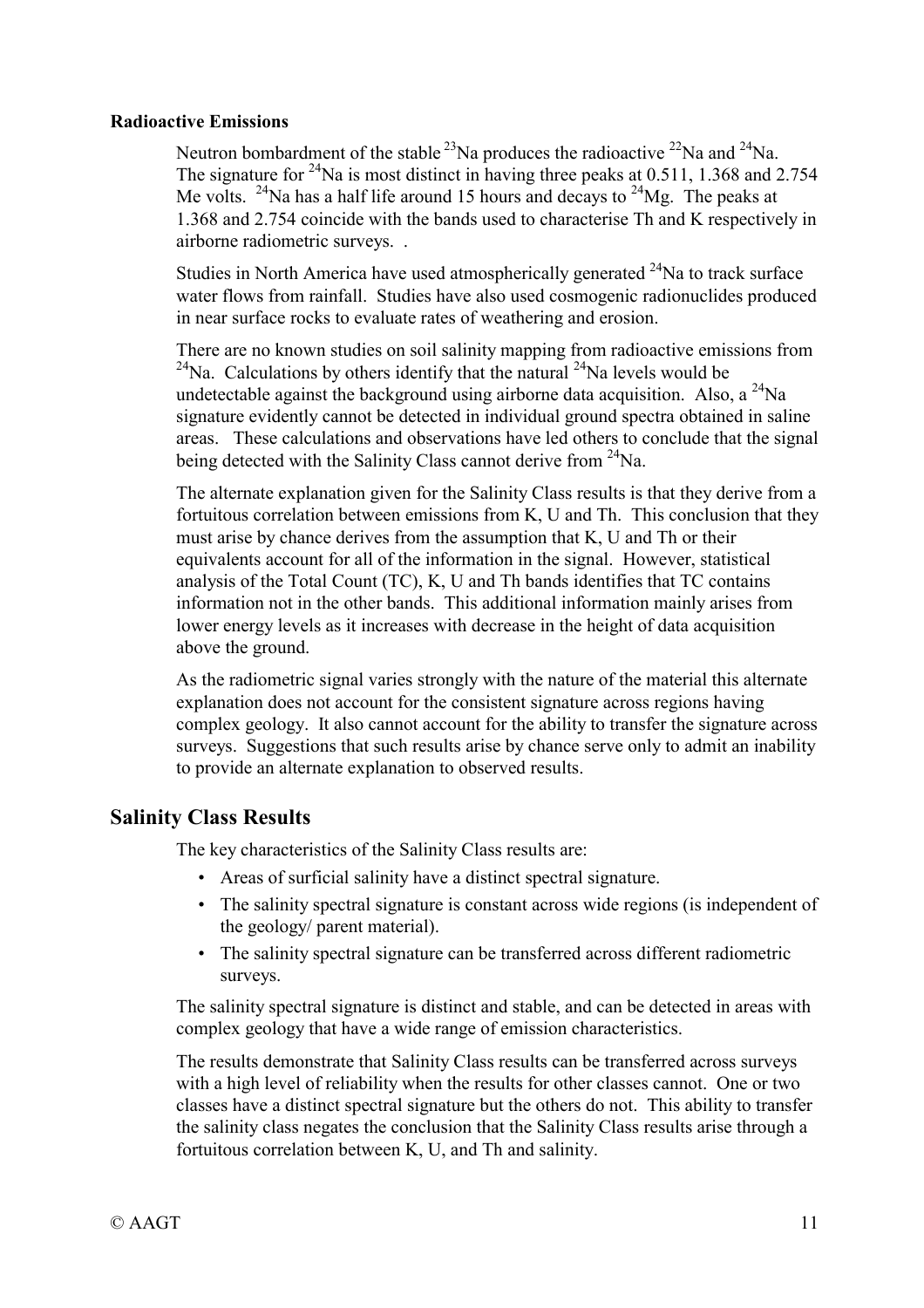The conclusion that the results arise through a fortuitous correlation is additionally problematical because no explanation has been given as to how this can arise. It is a bland statement that evidently is expected to be taken as fact.

A more logical analysis identifies that applications of the gamma-radiation measurement almost invariably derive from the association between the spectral characteristics and the mineral composition of the material. Different minerals tend to have different spectral characteristics. There is therefore a need to identify how, in an area having different geologies with very different spectral characteristics, there can be a distinct signature that is completely independent of the geology. Any suggestion that this situation can arise by chance across a very large area is grossly inadequate.

The occurrence of a distinct spectral signature (class) that is independent of geology lead to the realization that a distinct spectral signature was being mapped. This is a direct observation that cannot be refuted. It is reinforced by the ability to transfer that signature across surveys.

Given the occurrence of a distinct salinity signature the key issue is how can this arise when all other classes relate strongly to the geology. The most likely explanation relates to the characteristics of the spectral emissions from 24Na and their position relative to the bands recorded in airborne data. This provides the opportunity for the occurrence of a distinct signature embedded in the data. The issue then is how does the analytical procedure allow identification of such a signature against the background variance (background of a highly variable geology, not noise).

#### **Issues**

The givens are that  $24$ Na is continuously produced in the atmosphere and the soil. It has a high rate of breakdown and is highly radioactive. It also has a distinct spectral signature.

The uncertainties relate to the detection of  $24$ Na against the background signal. This can readily be done in the laboratory but has been considered impossible with airborne measurements due to the low signal to noise.

The key issue is that a distinct salinity signature is being detected in airborne data when current knowledge indicates that, while such a signature can exist, it should not be capable of detection.

The proposal that a  $^{24}$ Na signature would be undetectable has been used by some to suggest that  $24$ Na should not be identified as a possible cause for the Salinity Class results. This raises issues relating to the scientific method. In effect, a hypothesis has been made that a salinity signature exists related to the occurrence of  $^{24}$ Na. As observations exist of a distinct salinity signature the requirement is to disprove rather than disregard or summarily dismiss the hypothesis.

The issue posed by the field observations is the generation of consistent signal across large regions regardless of geology. Explanations provided include:

1. The signal arises through an association between Na and the emissions of K, U and Th. That is, the signal is not due to  $24$ Na but to a causal link between salinity and the concentrations of radionuclides that derive from radioactive decay.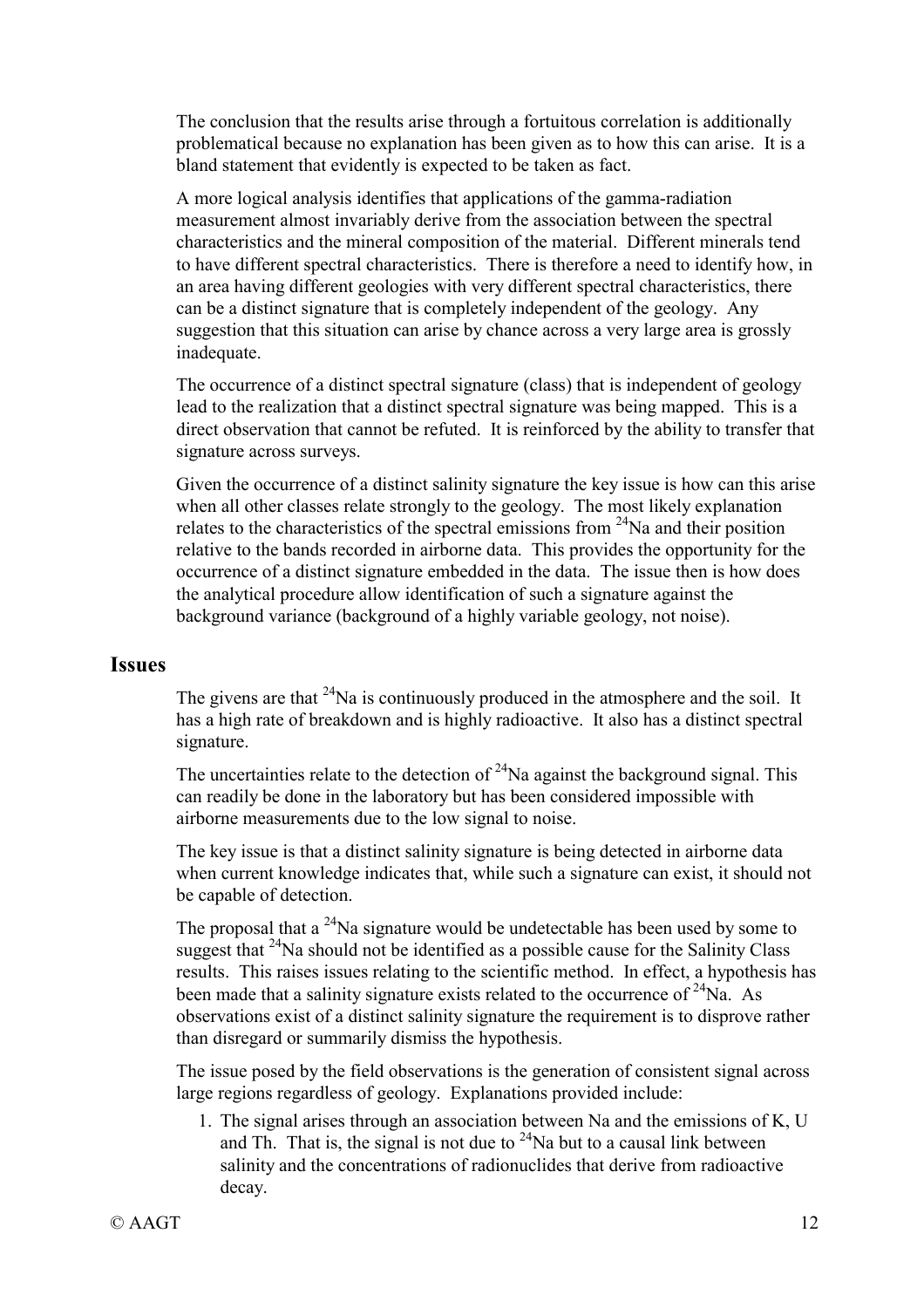2. The signal has a distinctive signature that allows its detection against a highly variable background.

Deficiencies in the first explanation relate to the lack of any known mechanism that could link salinity with radioactive decay across a wide range of minerals. Indeed, the proposal runs contrary to known relationships and the use of radiometrics to map patterns of materials.

The second explanation is known to be physically possible as the technique is applied in telephony with CDMA. A distinct signature can be detected in a broad band signal when its level is well below that of the noise. The characteristics of the  $^{24}$ Na signal that could provide such a distinct signature are the linked emissions at two energy levels.

While the second explanation is possible several issues remain. Such signature detection is usually based on knowledge of the characteristics of the signature. Detection requires a 'key'. The Salinity Class analysis is conducted without a key apart from the general knowledge that the K and Th bands are appropriately located.

A second issue relates to band width and noise. A broad band signal is required (detection requires a wide range of observations) and this is provided with regional surveys. A distinct salinity signature could therefore be detected despite it arising against a wide variation in background signals associated with differences in geology. The signature would not be expected to be detected with single point observations.

The analytical method uses spatial as well as spectral statistics to discriminate between classes, hence the spectral variance of classes does not provide a reliable indication of the level of resolution being achieved. The method allows mapping of features one to two pixels wide over distances as great as 100km where this was said to be impossible with airborne gamma radiation data. The discrimination achieved is much greater than has been produced by other analytical methods.

The Salinity Class results indicate that the resolution achieved with the analytical method is much greater than expected or has been achieved by others. However, further research is needed to determine the limits.

#### **Nature of Measurements**

EM measurements represent a continuous variable while Salinity Class results represent a category. Salt must apparently be present to be detected as a Salinity Class but the method cannot differentiate between high and low salinity. The lower salinity threshold for the Salinity Class is not known. As the indications are that the results reflect pathways for water movement it is likely that the salinity levels are seldom particularly high.

This difference in the nature of the measurements means that EM and Salinity Class results usually cannot be directly compared. This is reinforced by the differences in the spatial scale of the measurements. Salinity Class results are different from any others previously available and must be appropriately evaluated.